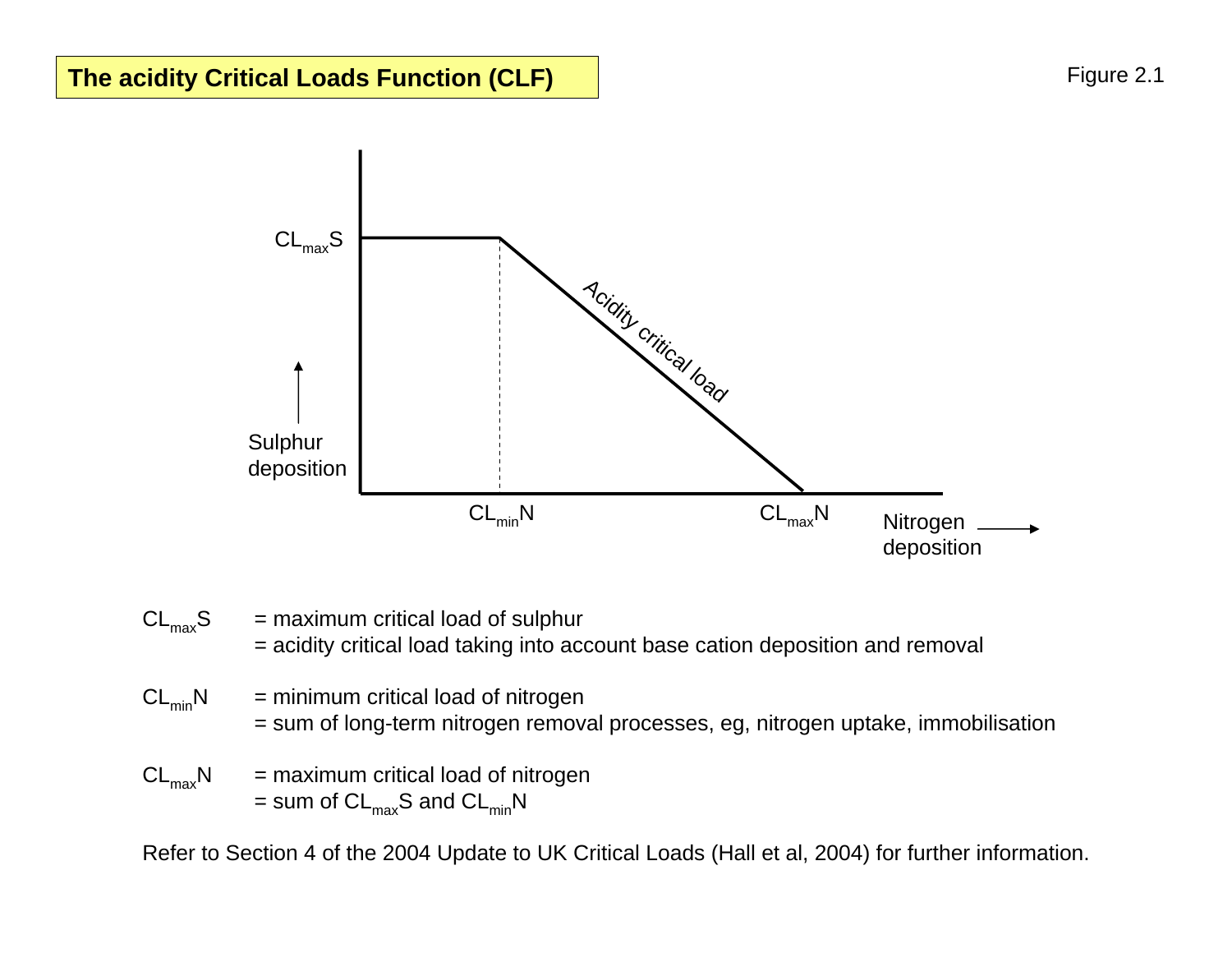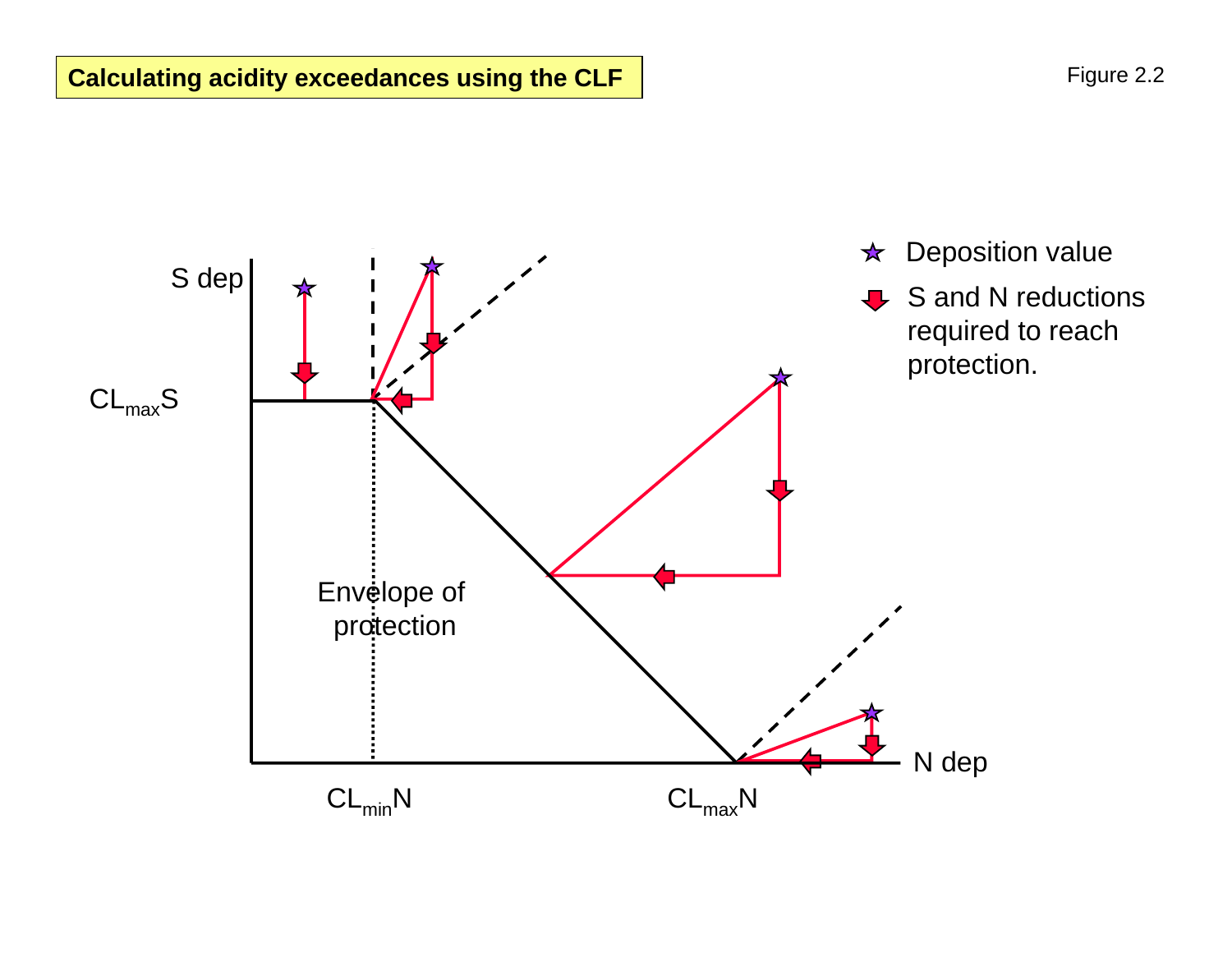

0.2 – 0.5 0.5 – 1.0 1.0 – 2.0

> 2.0

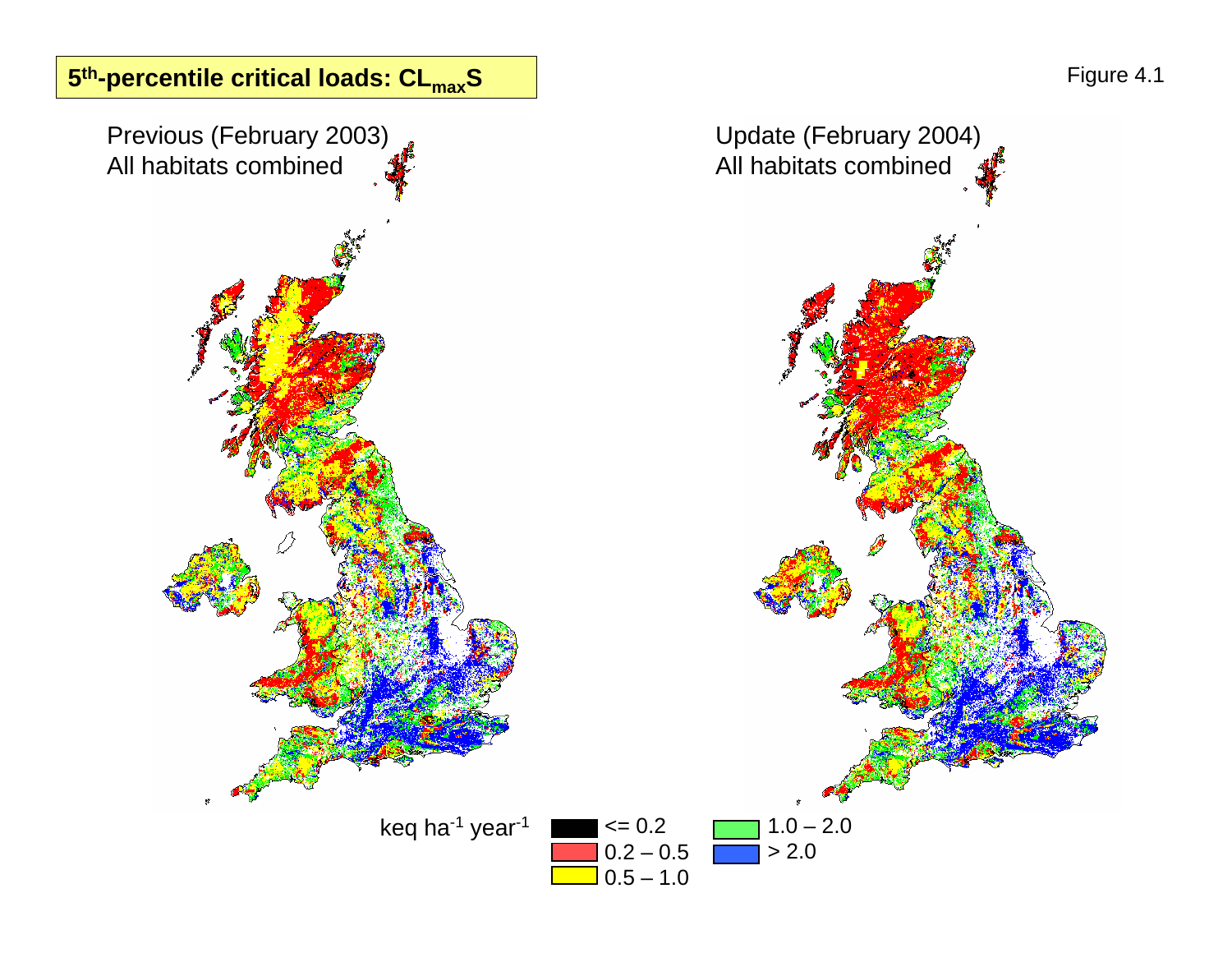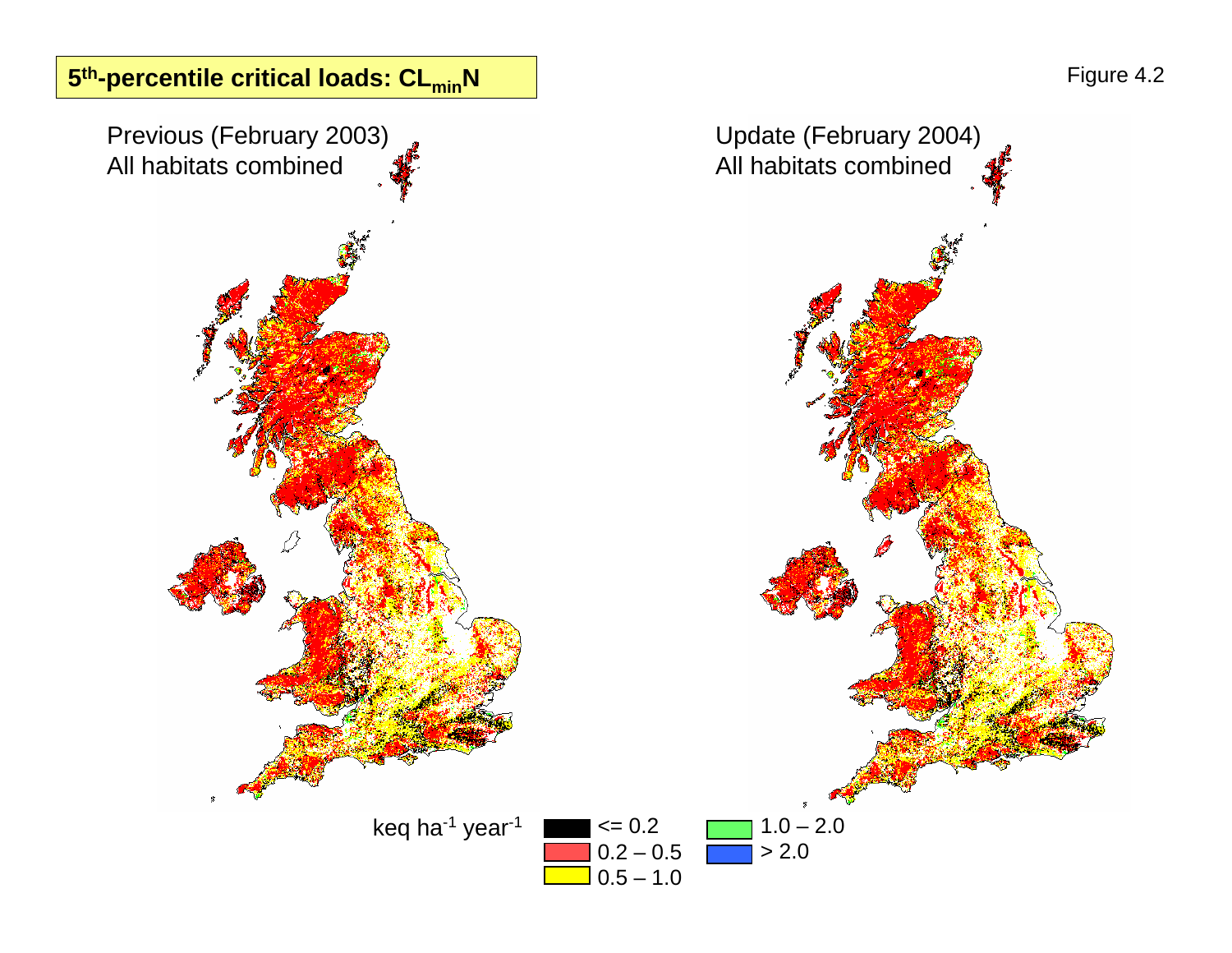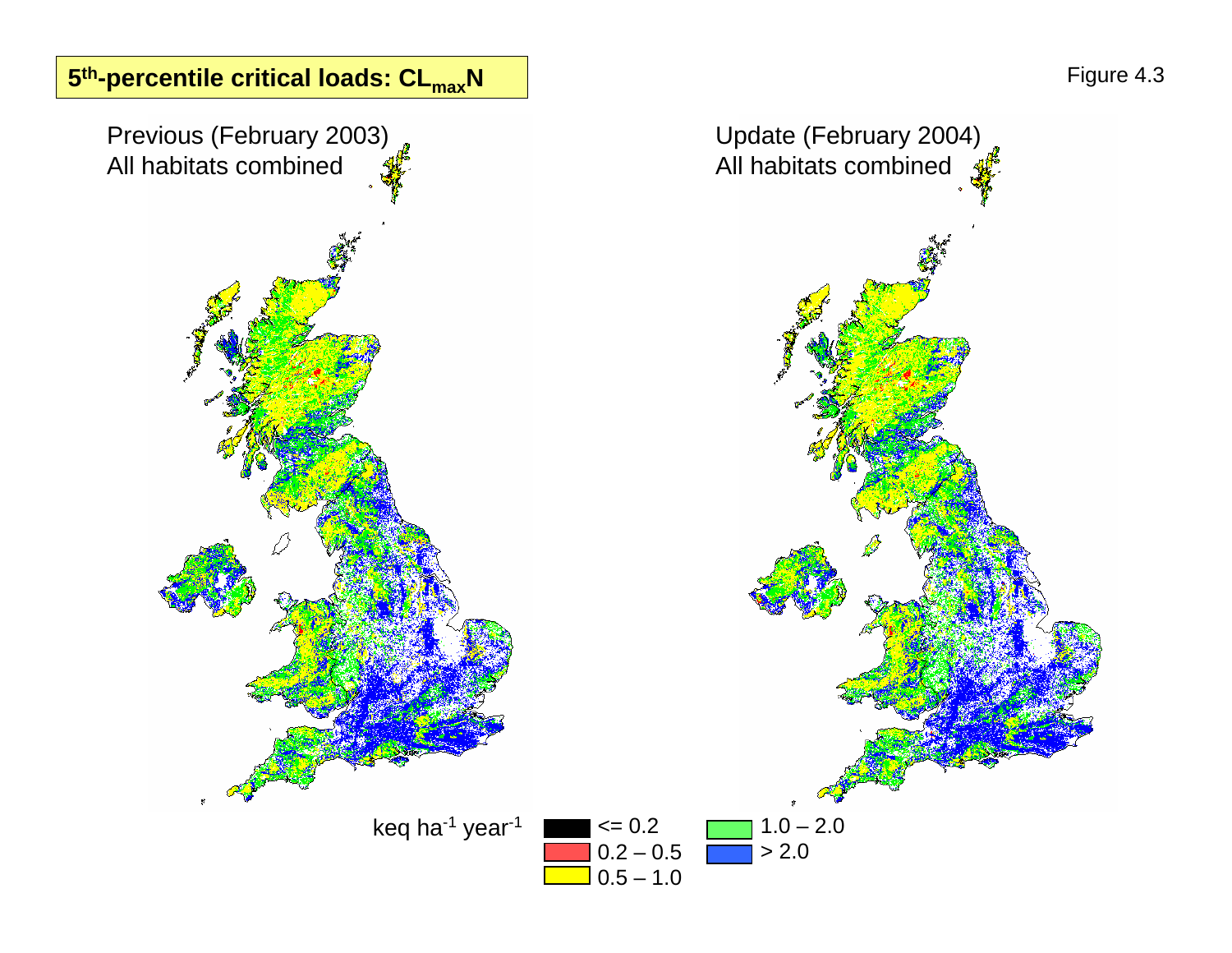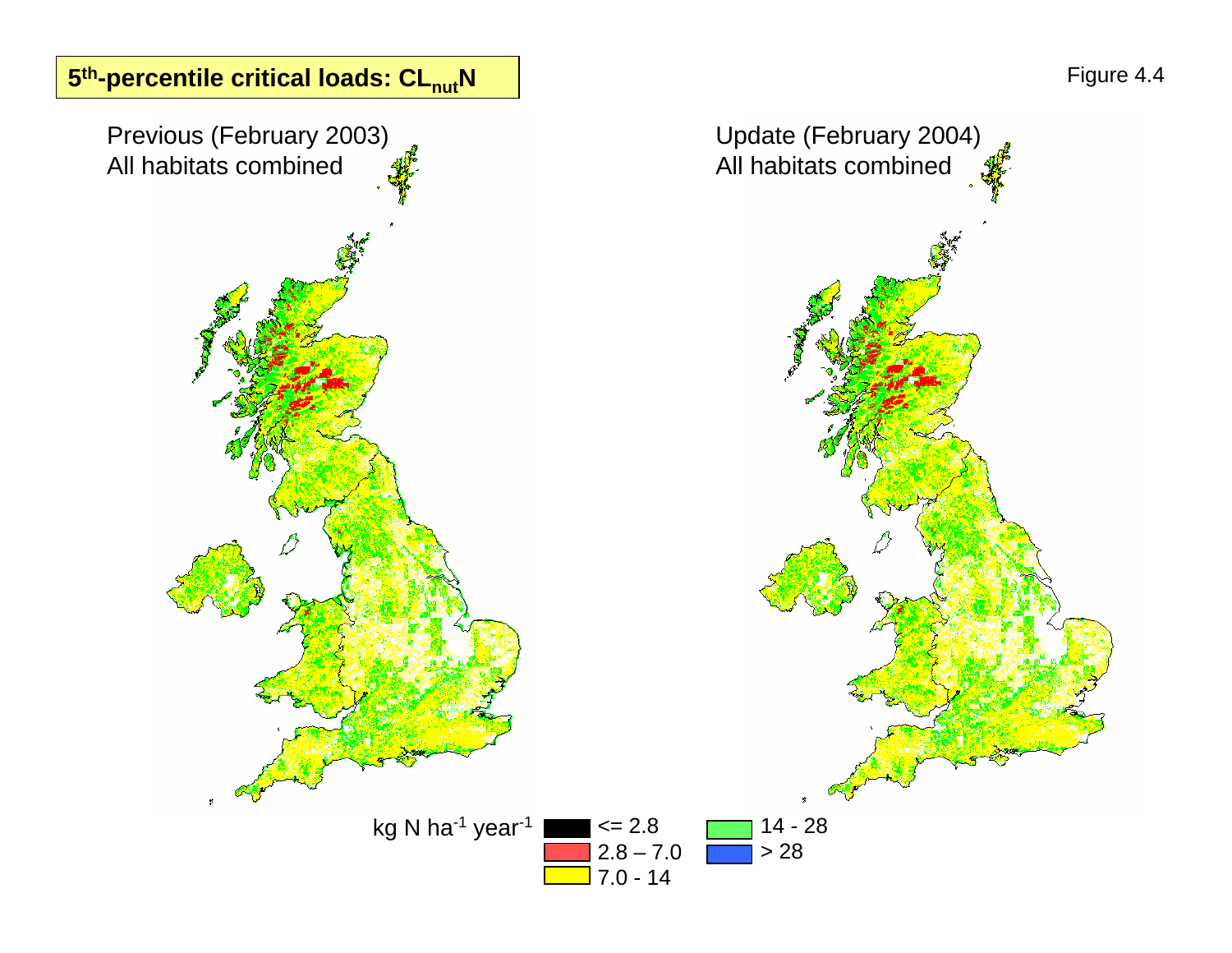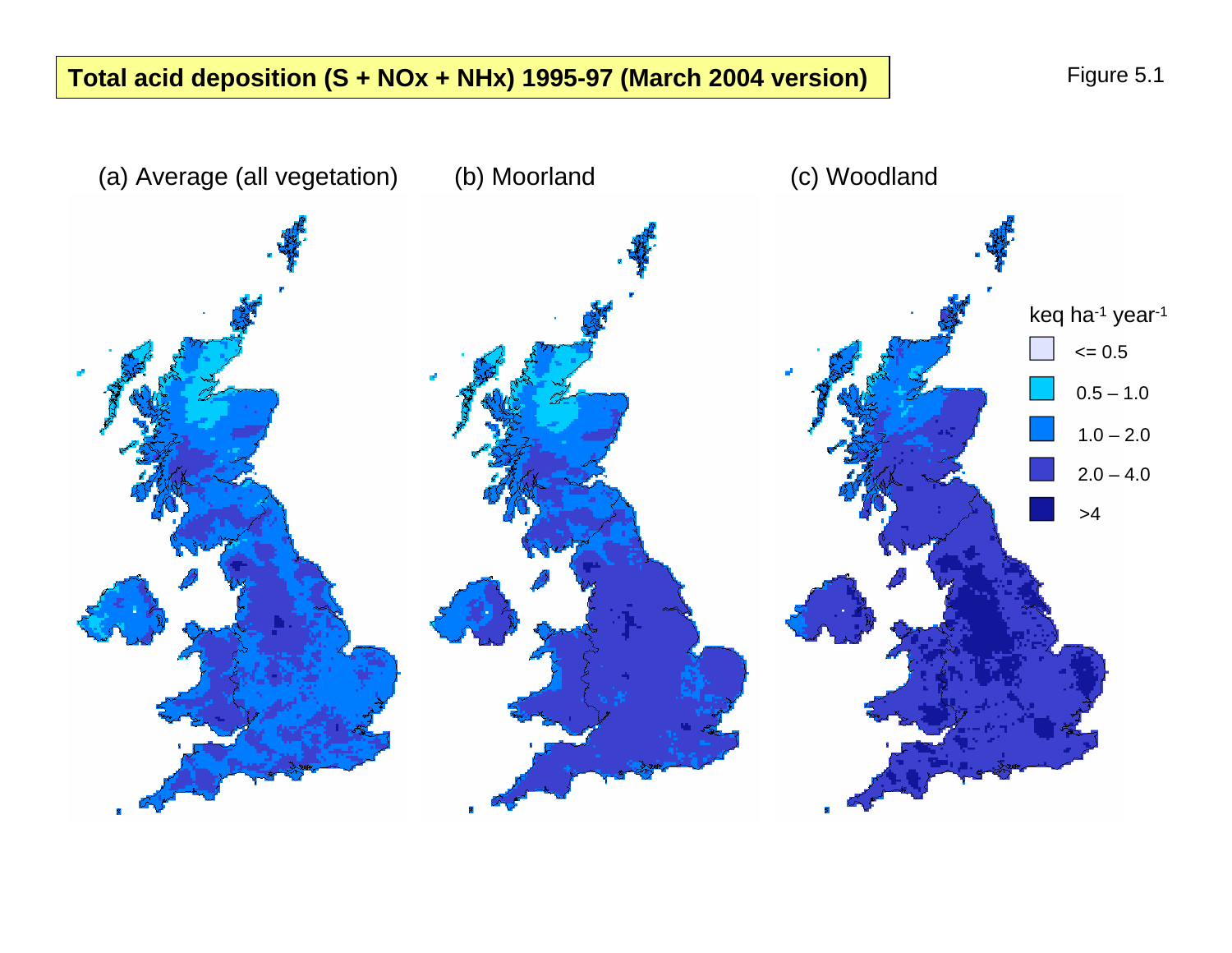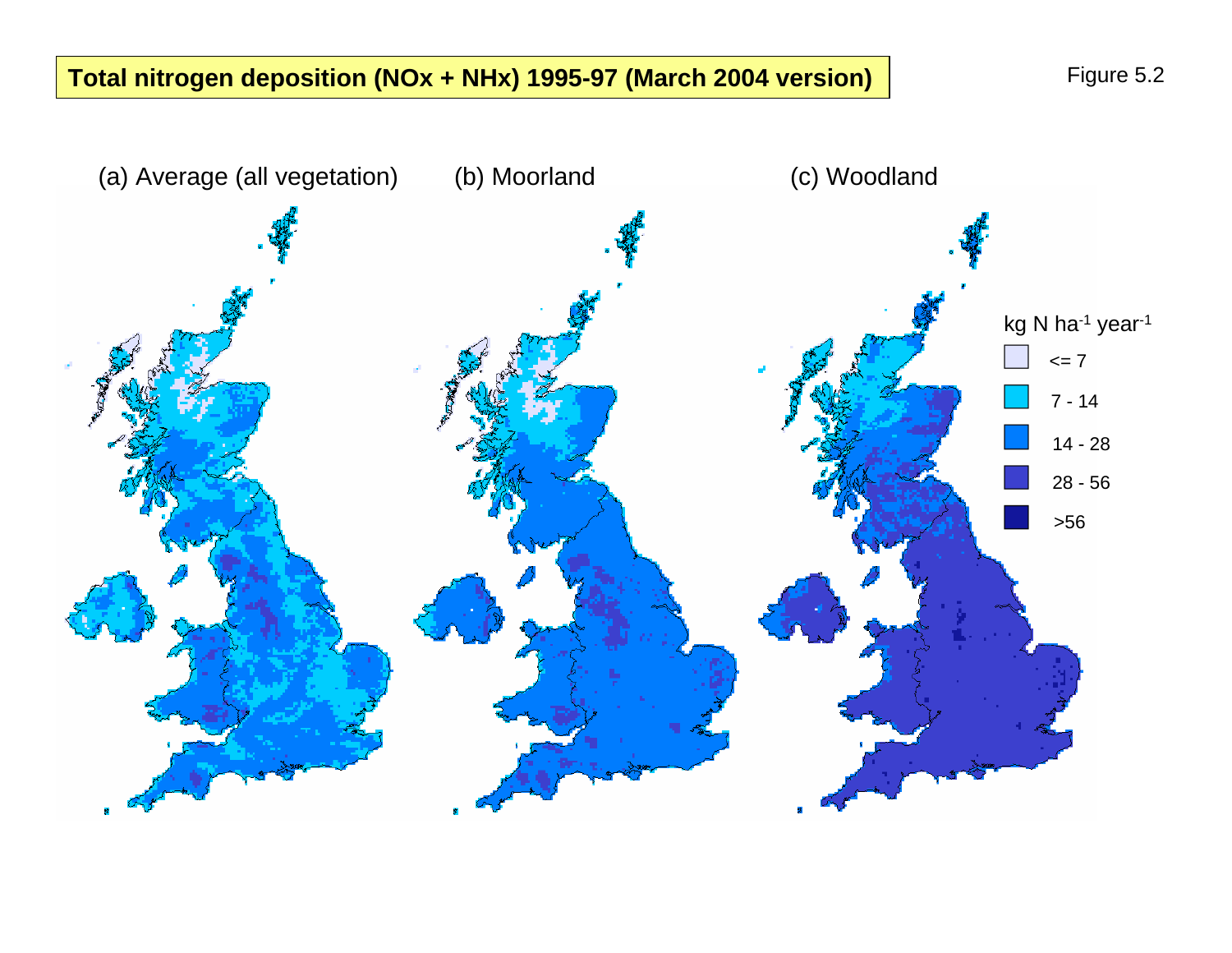## **Deposition ratio maps: updated (March 2004) 1995-97 deposition to previous 1995-97 deposition**



Acidity (S + NOx + NHx) Nitrogen (NOx + NHx)

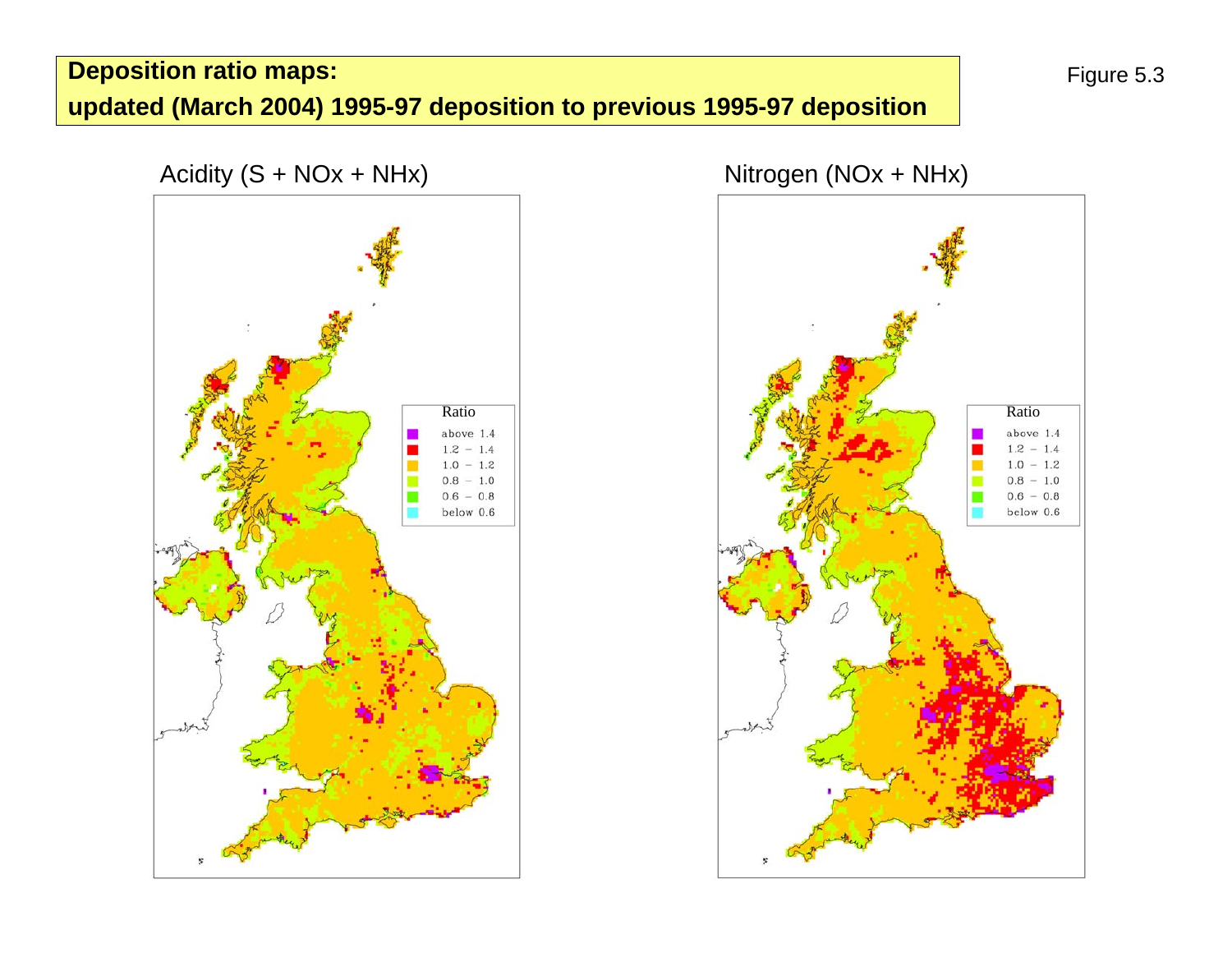**Exceedance of 5<sup>th</sup>-percentile acidity critical loads by acid deposition for 1995-97** Figure 6.1



Left: Feb03 critical loads and original 95-97 deposition; Right: Feb04 critical loads and latest (Mar 2004) 95-97 deposition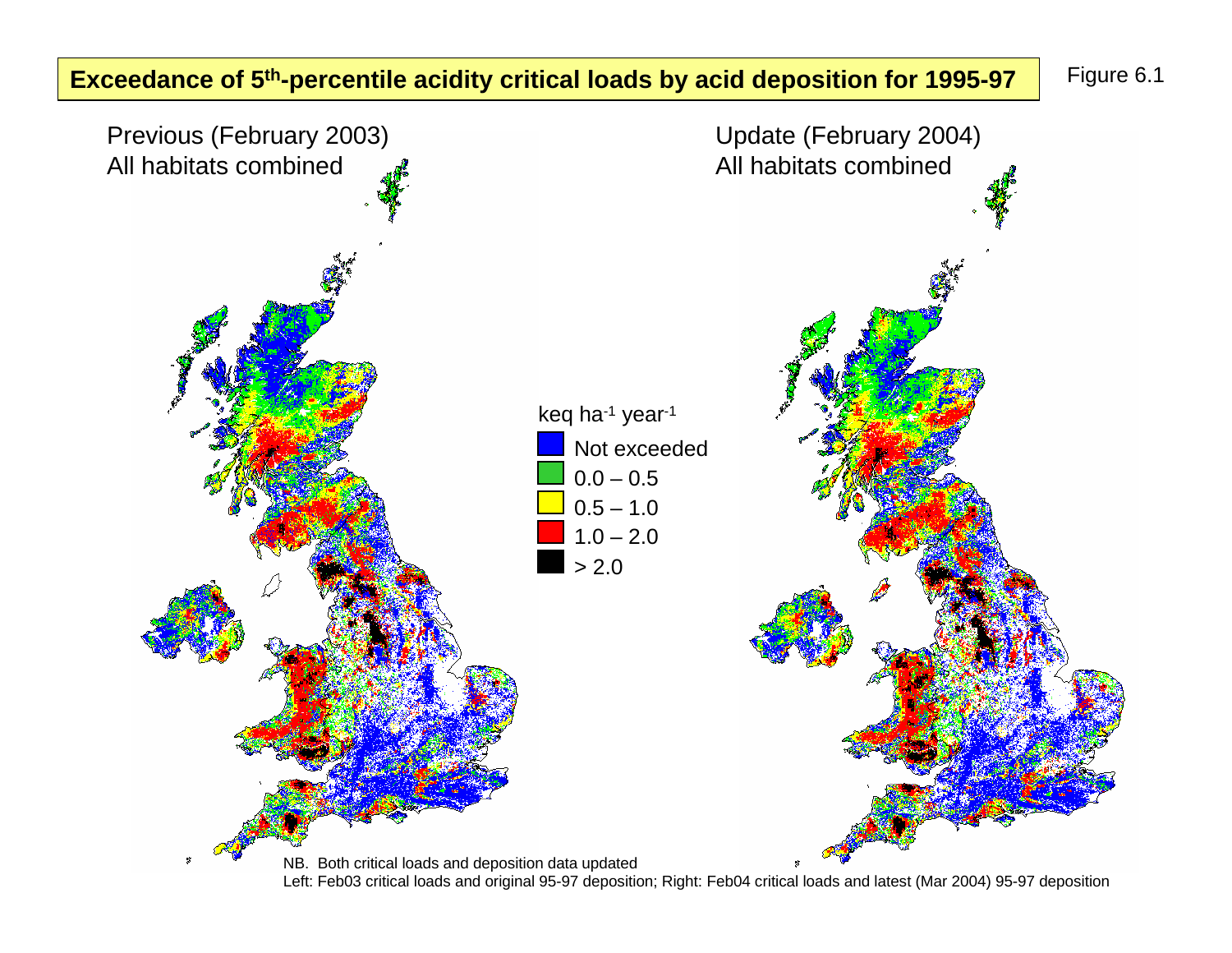## **Exceedance of 5th-percentile nutrient nitrogen critical loads by N deposition for 1995-97**



NB. Deposition data only updated (no change to CLnutN except minor changes to woodland areas) Left: original 95-97 deposition; Right: latest (Mar 2004) 95-97 deposition